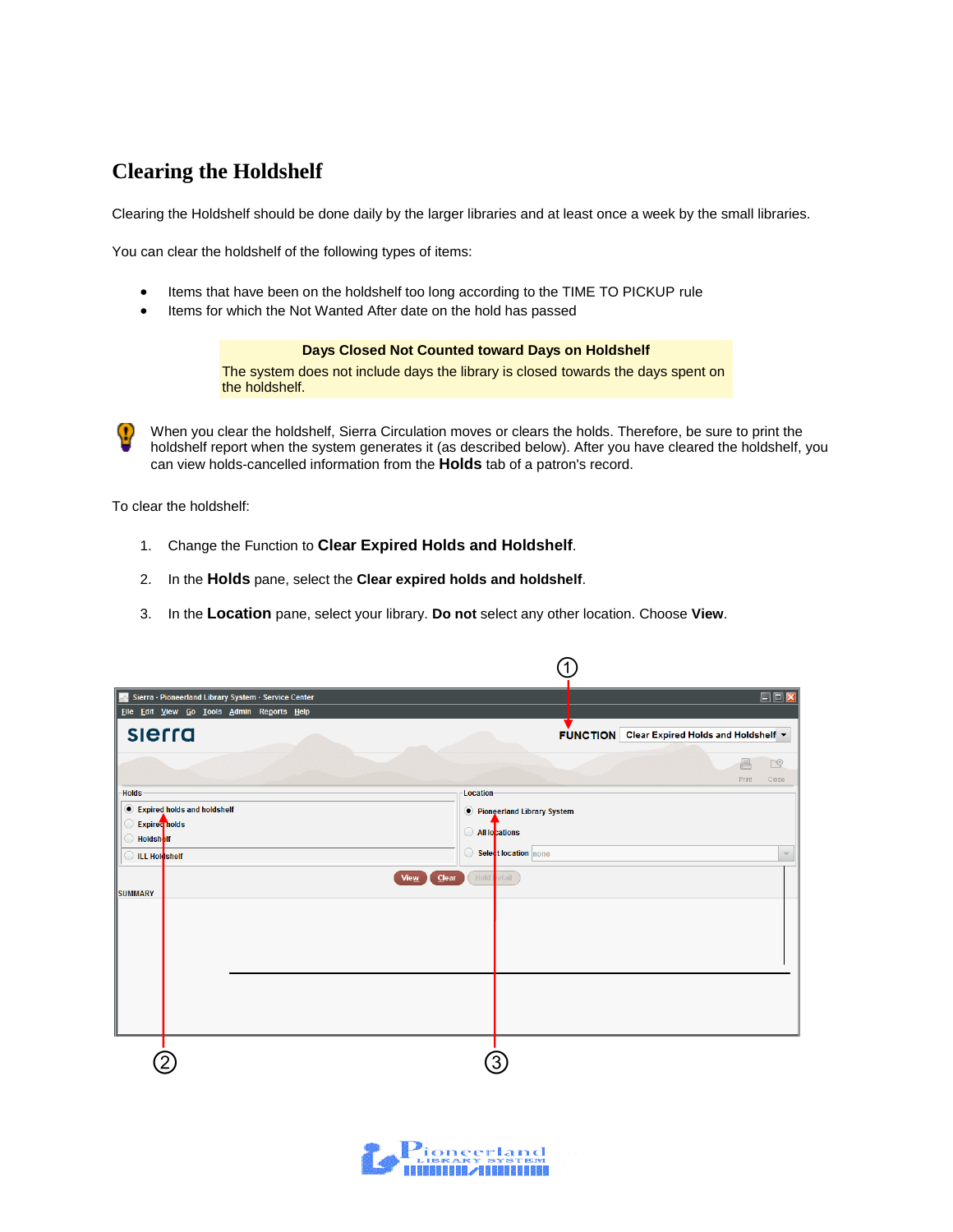Sierra Circulation displays a summary and a table of items. Any records in use by the system display as part of the summary. For example:

| <b>Hold Detail</b><br>Clear<br><b>View</b> |                                                                                                                              |                          |                |                      |  |  |  |
|--------------------------------------------|------------------------------------------------------------------------------------------------------------------------------|--------------------------|----------------|----------------------|--|--|--|
|                                            | <b>ISUMMARY OF CLEARABLE HOLDS Wednesday October 14 04:22PM</b>                                                              |                          |                |                      |  |  |  |
|                                            | Expired holds for items on holdshelf:<br>4 to be removed from holdshelf entirely                                             |                          |                |                      |  |  |  |
|                                            | 4 to be reshelved or set in-transit                                                                                          |                          |                |                      |  |  |  |
|                                            | 0 to be checked in to activate next hold                                                                                     |                          |                |                      |  |  |  |
|                                            | 0 to be moved to next patron in hold queue and set in-transit<br>0 to be moved to next patron in hold queue at same location |                          |                |                      |  |  |  |
| Total items on holdshelf:7                 |                                                                                                                              |                          |                |                      |  |  |  |
|                                            |                                                                                                                              |                          |                |                      |  |  |  |
|                                            |                                                                                                                              |                          |                |                      |  |  |  |
|                                            |                                                                                                                              |                          |                |                      |  |  |  |
|                                            |                                                                                                                              |                          |                |                      |  |  |  |
|                                            |                                                                                                                              |                          |                |                      |  |  |  |
| Patron                                     | Title                                                                                                                        | <b>Call Num</b>          | <b>Barcode</b> | <b>Status</b>        |  |  |  |
|                                            | ROBINSON, PA Pioneer girl: the annotated autobiography / Laura Ingalls Wilder; Pamela Smith Hill 813.52 WIL oranf            |                          | 36601014027687 | <b>PICKUP TIME E</b> |  |  |  |
|                                            | LAKE AGASSIZ Fairest: Levana's story / Marissa Meyer.                                                                        | <b>CD YA MEYER wivad</b> | 36601013707487 | <b>PICKUP TIME E</b> |  |  |  |
|                                            | <b>VIKING LIBRAR Paris match / Stuart Woods.</b>                                                                             | LP WOODS beaf            | 36601013350148 | <b>PICKUP TIME E</b> |  |  |  |
|                                            | ABELN, RENEE  Miss Bindergarten stays home from Kindergarten / by Joseph Slate; illustrated by   J PB wlip                   |                          | 36601012742097 | <b>PICKUP TIME E</b> |  |  |  |
|                                            |                                                                                                                              |                          |                |                      |  |  |  |
|                                            |                                                                                                                              |                          |                |                      |  |  |  |
|                                            |                                                                                                                              |                          |                |                      |  |  |  |
|                                            |                                                                                                                              |                          |                |                      |  |  |  |

4. To view details for an entry, select the entry and choose the **Hold Detail** button.

④

| <b>Hold Detail</b><br>Clear<br>View                        |                                                                                                                   |  |                          |                |                      |  |  |
|------------------------------------------------------------|-------------------------------------------------------------------------------------------------------------------|--|--------------------------|----------------|----------------------|--|--|
| SUMMARY OF CLEARABLE HOLDS    Wednesday October 14 04:22PM |                                                                                                                   |  |                          |                |                      |  |  |
| <b>IExpired holds for items on holdshelf:</b>              |                                                                                                                   |  |                          |                |                      |  |  |
|                                                            | 4 to be removed from holdshelf entirely                                                                           |  |                          |                |                      |  |  |
|                                                            | 4 to be reshelved or set in-transit<br>0 to be checked in to activate next hold                                   |  |                          |                |                      |  |  |
|                                                            | 0 to be moved to next patron in hold queue and set in-transit                                                     |  |                          |                |                      |  |  |
|                                                            | 0 to be moved to next patron in hold queue at same location                                                       |  |                          |                |                      |  |  |
| Total items on holdshelf:7                                 |                                                                                                                   |  |                          |                |                      |  |  |
|                                                            |                                                                                                                   |  |                          |                |                      |  |  |
|                                                            |                                                                                                                   |  |                          |                |                      |  |  |
|                                                            |                                                                                                                   |  |                          |                |                      |  |  |
|                                                            |                                                                                                                   |  |                          |                |                      |  |  |
|                                                            |                                                                                                                   |  |                          |                |                      |  |  |
| Patron                                                     | Title                                                                                                             |  | Call Num                 | <b>Barcode</b> | <b>Status</b>        |  |  |
|                                                            | ROBINSON, PA Pioneer girl: the annotated autobiography / Laura Ingalls Wilder; Pamela Smith Hill 813.52 WIL oranf |  |                          | 36601014027687 | <b>PICKUP TIME E</b> |  |  |
|                                                            |                                                                                                                   |  |                          |                |                      |  |  |
|                                                            | LAKE AGASSIZ Fairest: Levana's story / Marissa Meyer.                                                             |  | <b>CD YA MEYER wiyad</b> | 36601013707487 | <b>PICKUP TIME E</b> |  |  |
|                                                            | <b>VIKING LIBRAR Paris match / Stuart Woods.</b>                                                                  |  | LP WOODS beaf            | 36601013350148 | <b>PICKUP TIME E</b> |  |  |
|                                                            | ABELN, RENEE  Miss Bindergarten stays home from Kindergarten / by Joseph Slate ; illustrated by   J PB wlip       |  |                          | 36601012742097 | <b>PICKUP TIME E</b> |  |  |
|                                                            |                                                                                                                   |  |                          |                |                      |  |  |